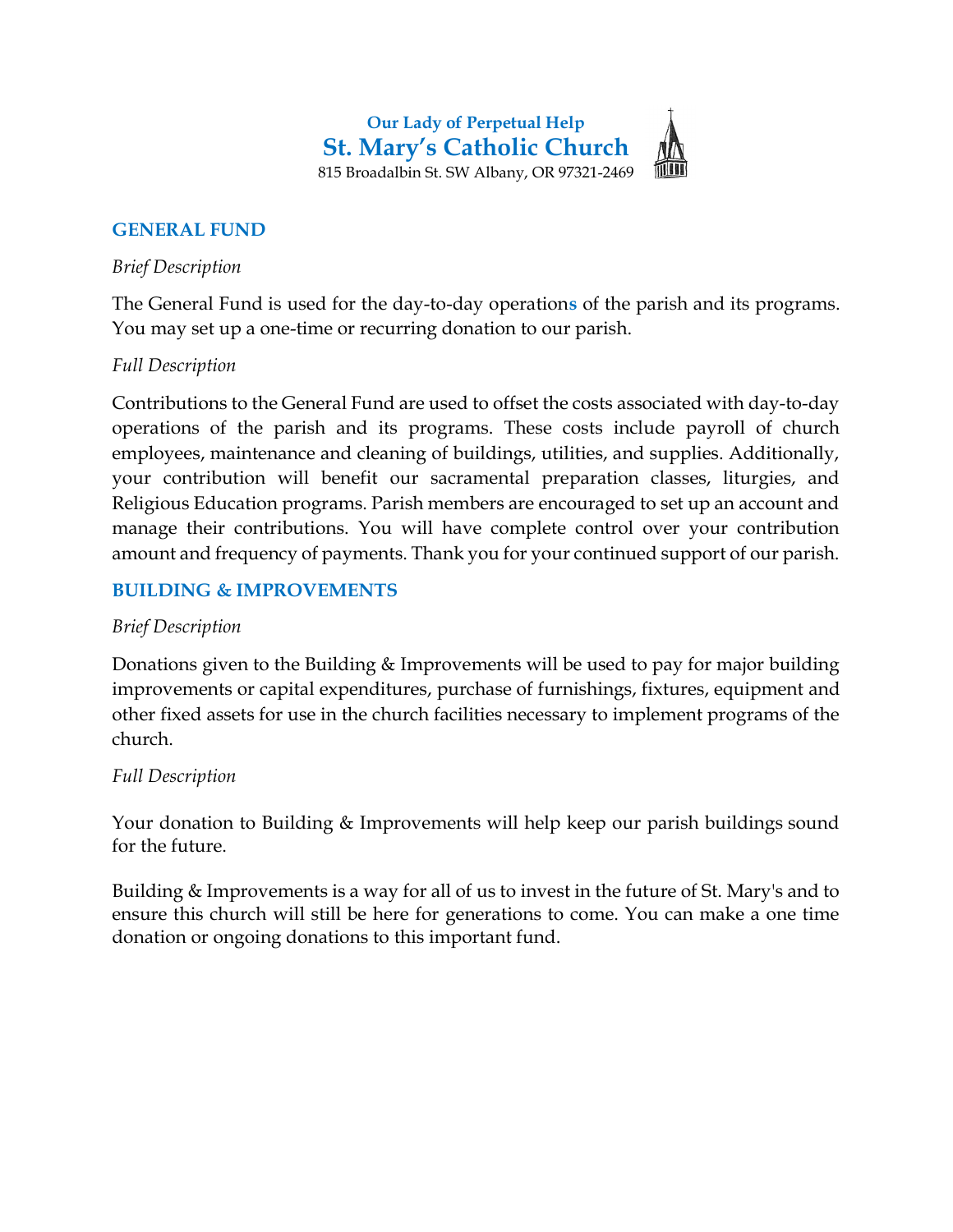## REPAIRS & MAINTENANCE

### Brief Description

Your donation helps with the ongoing upkeep of our parish buildings and facilities.

### Full Description

Your donation will help with items like landscaping, cleaning and maintenance supplies and repairs to the church facilities. It will also help with service contracts for things like security and keying facilities, the elevator or alarm systems. Your donation will also be used to help cover the cost of property insurance. Your donation helps us to keep St. Mary's well-maintained. Thanks for your support.

## ST. MARY'S SOUP KITCHEN

### Brief Description

St. Mary's Soup Kitchen serves meals to the hungry of our community since 1983. Meals are served every Monday, Wednesday and Friday.

#### Full Description

Your donation to St. Mary's Soup Kitchen helps provide a nutritious meal to those in need every Monday, Wednesday and Friday. Your donation will be used for food, supplies, and equipment and payroll of soup kitchen employees. Thank you for your care for the poor.

## SPECIAL CONTRIBUTION

#### Brief Description

Make a special contribution to help our parish.

#### Full Description

Your donation will be used for any ministry or program of the parish that is not specifically indicated in our list of funds in our webpage. Just let us know how you would like your gift to be used. Thanks!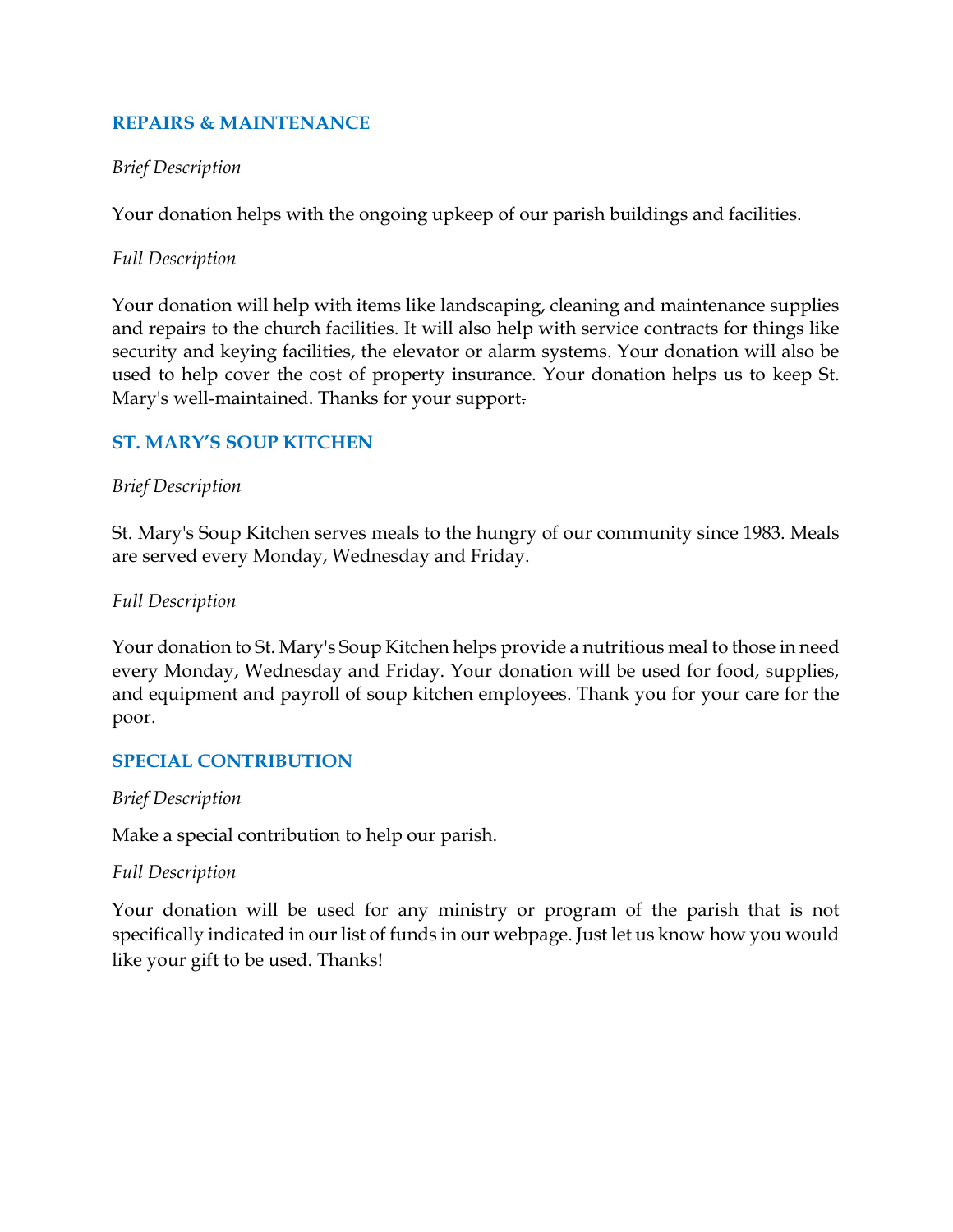# FAMILY CRISIS FUND

## Brief Description

The Family Crisis Fund was established to help parish families who are in need.

## Full Description

Your donation to the Family Crisis Fund allows St. Mary's to help parishioners who might need help with rent, utilities or medical expenses. Sometimes the money is a gift and other times families are asked to repay the fund, if possible. This allows the fund to go further to helping out other parish families in need.

# ST. MARY'S RELIGIOUS EDUCATION FUND

## Brief Description

Provides Catholic education for the youth and young adults of our parish as well as helping provide workshops, retreats or other opportunities for Catholic Education for parishioners.

## Full Description

Your gift to the St. Mary's Religious Education fund will provide opportunities for growth and renewal in our faith. Funds are used for classes, workshops, seminars and retreats, and conventions. Since we closed our own school, the fund is also used to help subsidize the tuition payment for parish children who attend Catholic elementary schools in our Archdiocese. (Each parish is required to pay a subsidy for any child attending an archdiocesan elementary school).

## LITURGY FUND

## Brief Description

Your donation to the liturgy fund will provide support for the communal worship of our parish.

## Full Description

Your donation to the liturgy fund will support the communal worship of our parish by providing funds for the music ministry, liturgical books, candles, banners, sacramental vessels, vestments and sacred cloths.

# ESTATE PLANNING

## Brief Description

Our Lady of Perpetual Help- St Mary's welcomes your consideration of a gift or bequest in your estate planning.